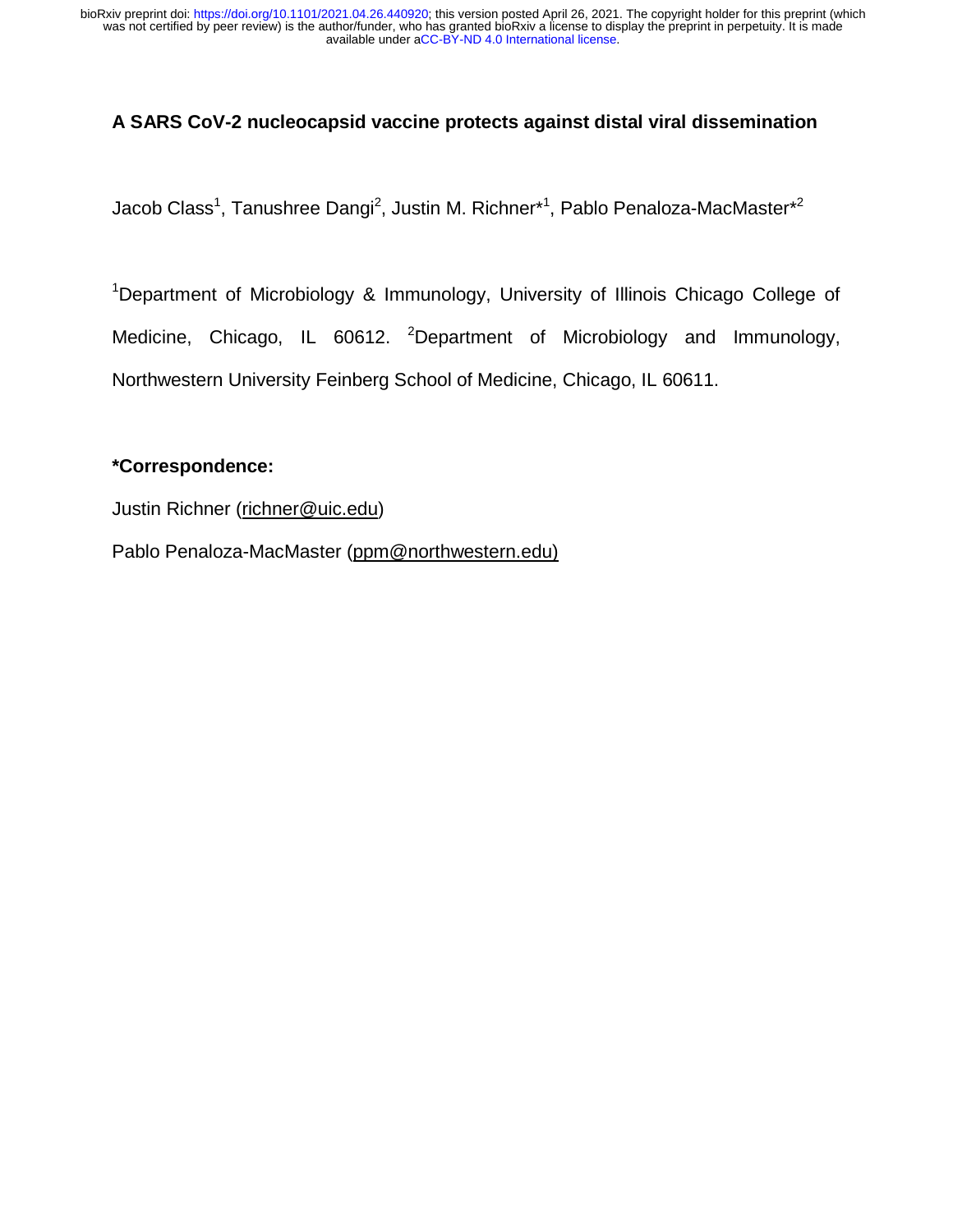Findings:

**Spike-based vaccination protects the lung, but does not prevent acute viral dissemination to the brain.** 

**A spike-based vaccine together with a nucleocapsid-based vaccine confers acute protection in lung and brain.**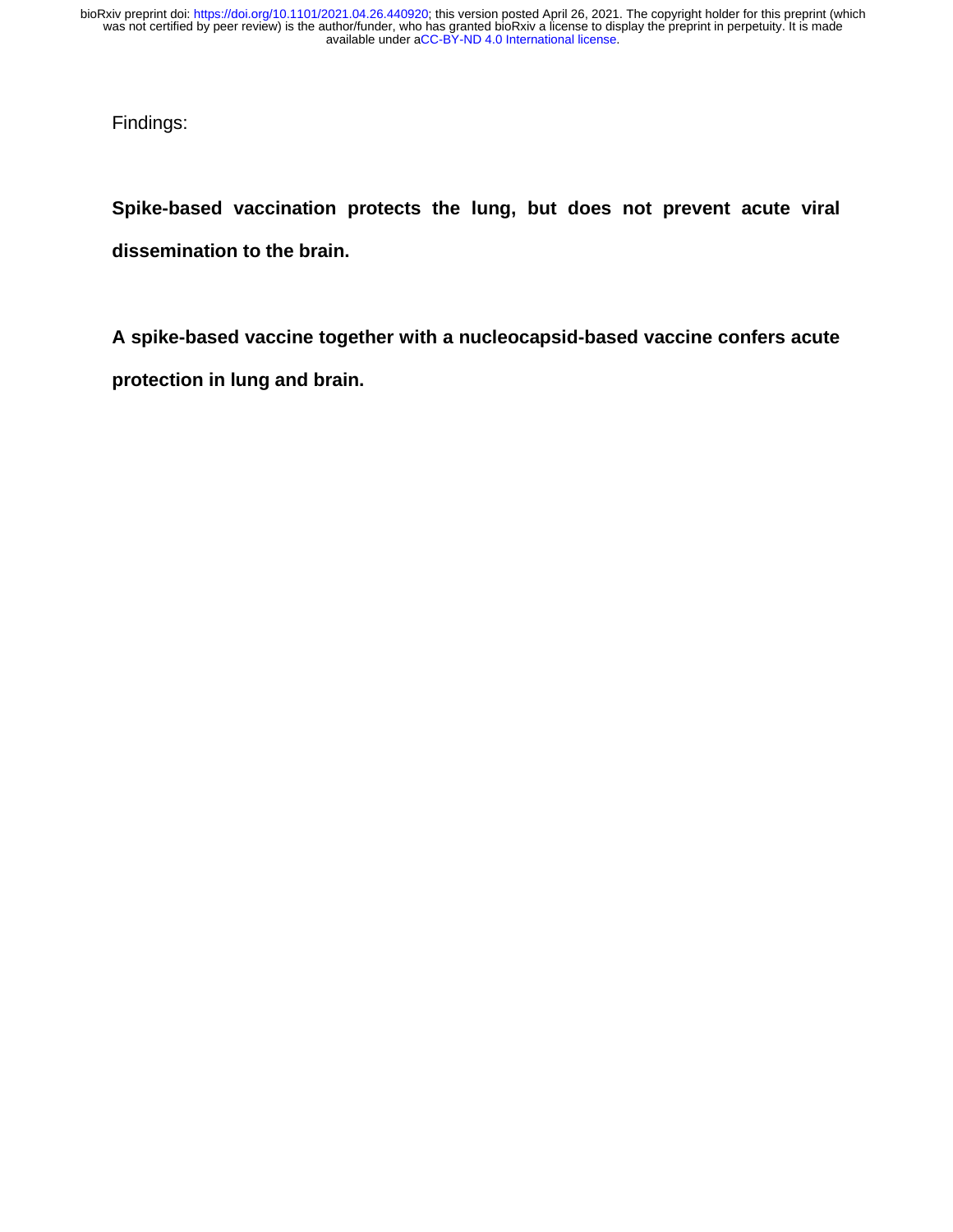#### **Abstract:**

**The SARS CoV-2 pandemic has killed millions of people. This viral infection can also result in substantial morbidity, including respiratory insufficiency and neurological manifestations, such as loss of smell and psychiatric diseases. Most SARS CoV-2 vaccines are based on the spike antigen, and although they have shown extraordinary efficacy at preventing severe lung disease and death, they do not always confer sterilizing immune protection. We performed studies in K18 hACE2 mice to evaluate whether the efficacy of SARS CoV-2 vaccines could be augmented by incorporating nucleocapsid as a vaccine antigen. We vaccinated mice with adenovirus-based vaccines encoding spike antigen alone, nucleocapsid antigen alone, or combined spike and nucleocapsid antigens. Mice were then challenged intranasally with SARS CoV-2, and acute viral loads were quantified at a proximal site of infection (lung) and a distal site of infection (brain). Interestingly, the spike-based vaccine conferred acute protection in the lung, but not in the brain. The spike-based vaccine conferred acute protection in the brain only if combined with the nucleocapsid-based vaccine. These findings suggest that nucleocapsid-specific immunity is important for the distal control of SARS CoV-2, warranting the inclusion of nucleocapsid in next-generation COVID-19 vaccines.**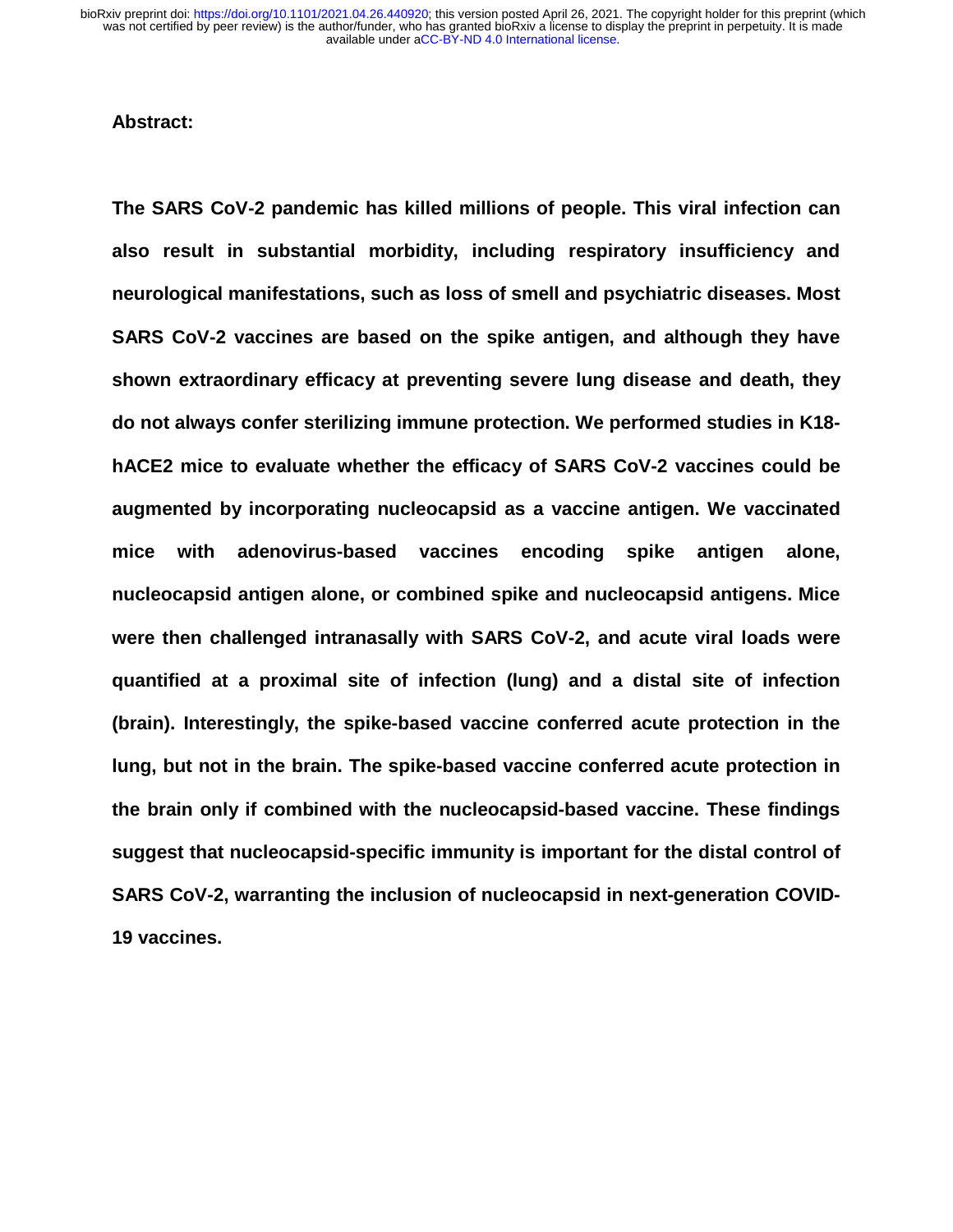#### **Introduction**

Most SARS CoV-2 vaccines used in humans are based on the spike antigen. These vaccines have shown high efficacy against severe disease and death, but they do not always confer sterilizing immunity<sup>1-6</sup>. In particular, breakthrough infections can be detected in nasopharyngeal swabs of vaccinated individuals<sup>7-9</sup>. Nasopharyngeal swabs typically contain viruses derived from the proximal site of challenge (the respiratory system), which may not reflect ongoing virus replication at distal sites of the body. It is unknown whether SARS CoV-2 vaccines can prevent acute viral dissemination to distal sites of the body, such as the central nervous system, which is considered an immuneprivileged site that is relatively "impermeable" to circulating antibodies<sup>10</sup>.

The central nervous system has become increasingly important in the management of COVID-19 disease, especially because even mild or asymptomatic infections can trigger neurological manifestations, including "brain fog" and psychiatric conditions $11$ . SARS CoV-2 is a respiratory virus, but prior reports suggest that it may also disseminate to the brain via the olfactory mucosa<sup>12-14</sup>. Post-mortem analyses of COVID-19 patients have shown the presence of SARS CoV-2 in the brain<sup>12,15-17</sup>. Knowing whether vaccines can block viral dissemination to the central nervous system is important, because this would help elucidate if vaccinated people who get exposed to the virus could still develop neurological complications. Due to ethical reasons it is not feasible to sample the brain of vaccinated individuals to assess breakthrough infections in this distal site.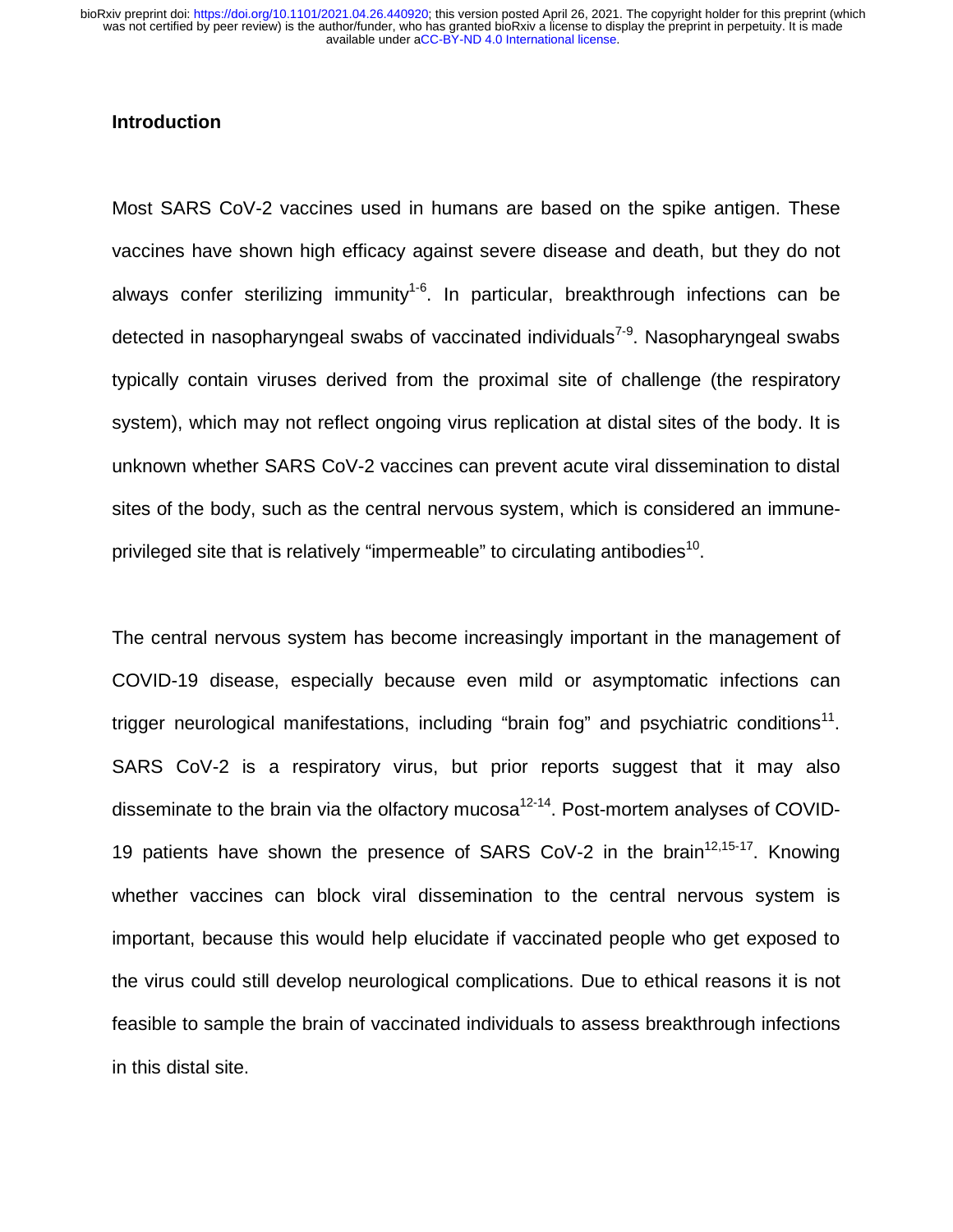The SARS CoV-2 spike protein is considered to be a critical antigen target in coronavirus vaccines. This antigen alone is the basis for the Pfizer/BioNTek vaccine, Moderna vaccine, Johnson & Johnson's (J&J) Janssen vaccine, AstraZeneca vaccine, CanSino vaccine, Sputnik V vaccine, Novavax vaccine, among others. Vaccines that encode the viral spike generate robust neutralizing antibodies that prevent the initial entry of SARS CoV-2 into the respiratory system, but it is still unclear whether other viral antigens provide equally important immune protection. It is also unclear whether inclusion of multiple viral antigens could provide a synergistic improvement in vaccineelicited protection. In this study, we compared the efficacy of spike-based versus nucleocapsid-based vaccines after an intranasal SARS CoV-2 challenge in K18-hACE2 mice, which are highly susceptible to SARS CoV-2 infection. Surprisingly, we show that a spike-based vaccine does not provide acute protection to the central nervous system; protection against distal viral dissemination to the nervous system was only observed when a spike-based vaccine was co-administered with a nucleocapsid-based vaccine. These findings demonstrate a potent synergy between spike-specific and nucleocapsidspecific immune responses, and provide a framework for the rational design of coronavirus vaccines.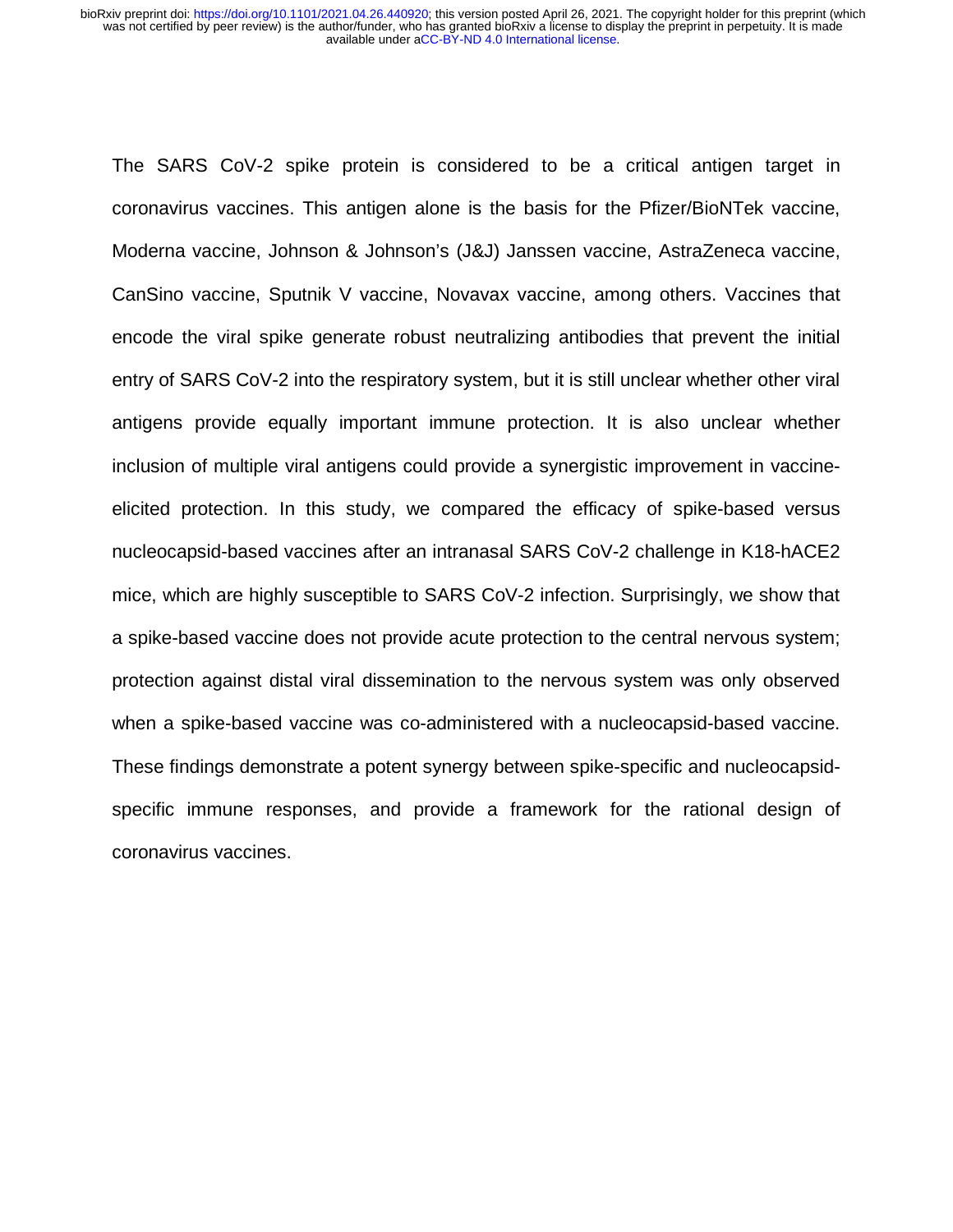#### **Results**

#### **Immunogenicity of spike-based and nucleocapsid-based SARS CoV-2 vaccines.**

K18-hACE2 mice constitute a robust pre-clinical model that recapitulates salient features of SARS CoV-2 infection in humans, including respiratory insufficiency, a dysregulated inflammatory response, neurological complications and death. Therefore, this mouse model has been useful for investigating antiviral therapies, vaccines, and for understanding COVID-19 pathogenesis<sup>18-22</sup>. We first vaccinated K18-hACE2 mice intramuscularly with an adenovirus vector expressing: SARS CoV-2 spike (Ad5-S), nucleocapsid (Ad5-N), or both (Ad5-S+N), at a dose of 10 $^9$  PFU per mouse.

After three weeks, mice were bled. Peripheral blood mononuclear cells (PBMCs) were used for tetramer binding assays (K<sup>b</sup>VL8 to detect spike-specific CD8 T cells) or intracellular cytokine staining assays (ICS) to detect nucleocapsid-specific CD8 T cells; and sera were used for antibody quantification by enzyme-linked immunosorbent assay (ELISA) (Figure 1A). Ad5-S and Ad5-N vaccination elicited detectable CD8 T cell and antibody responses (Figure 1B-1E). These results confirm the immunogenicity of the spike-based and nucleocapsid-based vaccines.

**A spike-based vaccine provides proximal protection in the lung, but not distal protection in the brain.**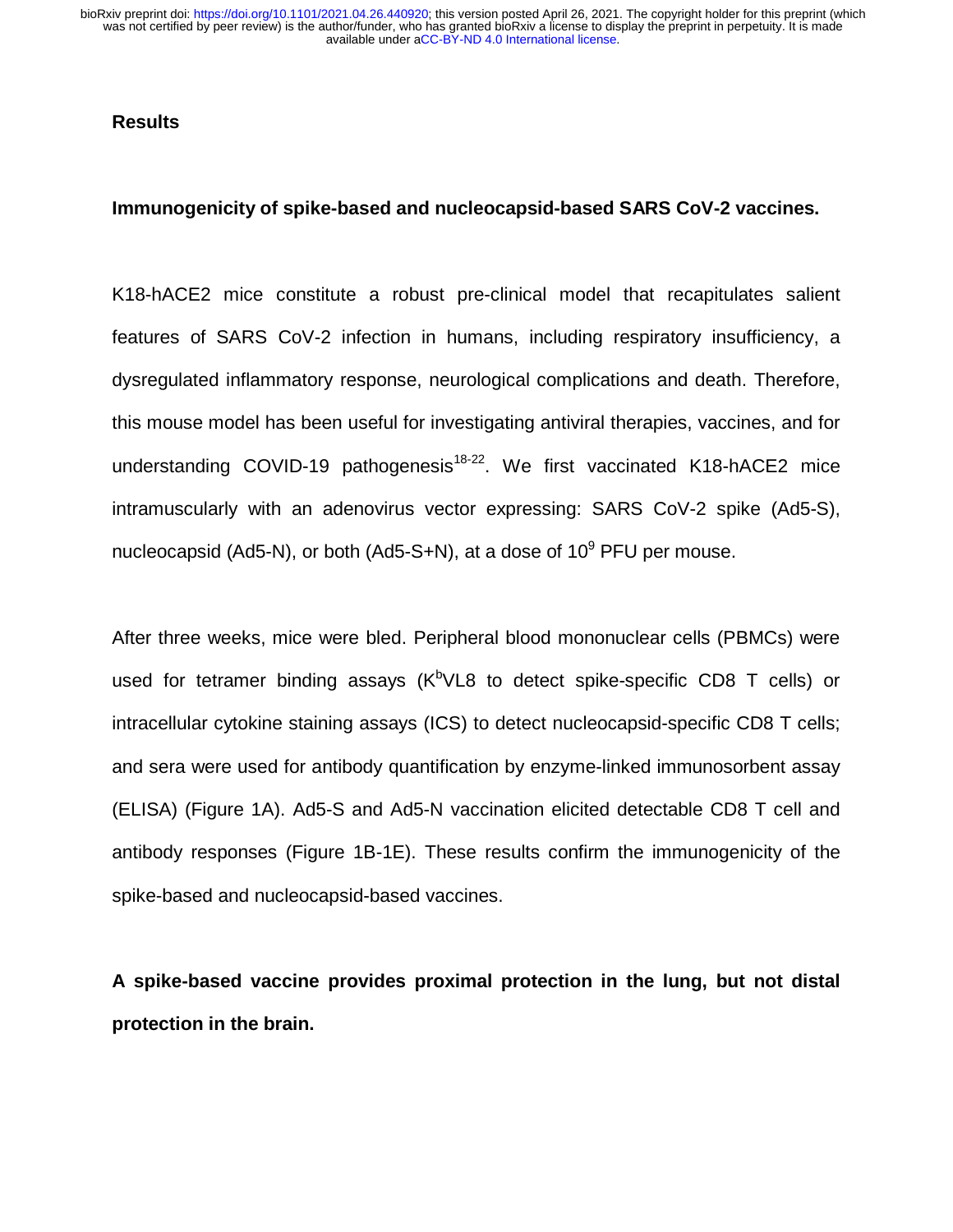We performed intranasal challenges with  $5x10^4$  PFU of SARS CoV-2 (isolate USA-WA1/2020), followed by euthanasia 72 hr post-challenge to evaluate acute viral loads in tissues. We also challenged unvaccinated K18-hACE2 mice as controls. First, we compared viral loads in the lung, which represents a proximal site of challenge. Intranasal challenge of unvaccinated K18-hACE2 mice with SARS CoV-2 normally results in high viral replication in lung, followed by distal dissemination to the brain by day 2 post-challenge<sup>18</sup>. Consistent with prior studies<sup>18-21</sup>, the unvaccinated mice showed high viral loads in lung (Figure 2A). Mice vaccinated with the nucleocapsid-based vaccine showed a pattern of improved antiviral control in lung, but this was not statistically significant. In contrast, mice vaccinated with the spike-based vaccine exhibited significant antiviral protection in the lung (Figure 2A).

Importantly, vaccination of mice with both spike-based and nucleocapsid-based vaccines did not confer any synergistic protective advantage in the lung, relative to spike-based vaccine alone (Figure 2A). These data show that a spike-based vaccine alone is sufficient to protect the site of initial viral entry, the respiratory system.

## **Effect of nucleocapsid-specific immunity in the distal control of a SARS CoV-2 infection.**

At first glance, the data above suggested that nucleocapsid-specific immunity plays a dispensable role during a SARS CoV-2 infection. Nucleocapsid-specific immunity has recently garnered attention as a main target for  $T$  cell responses<sup>23-25</sup>. Antibody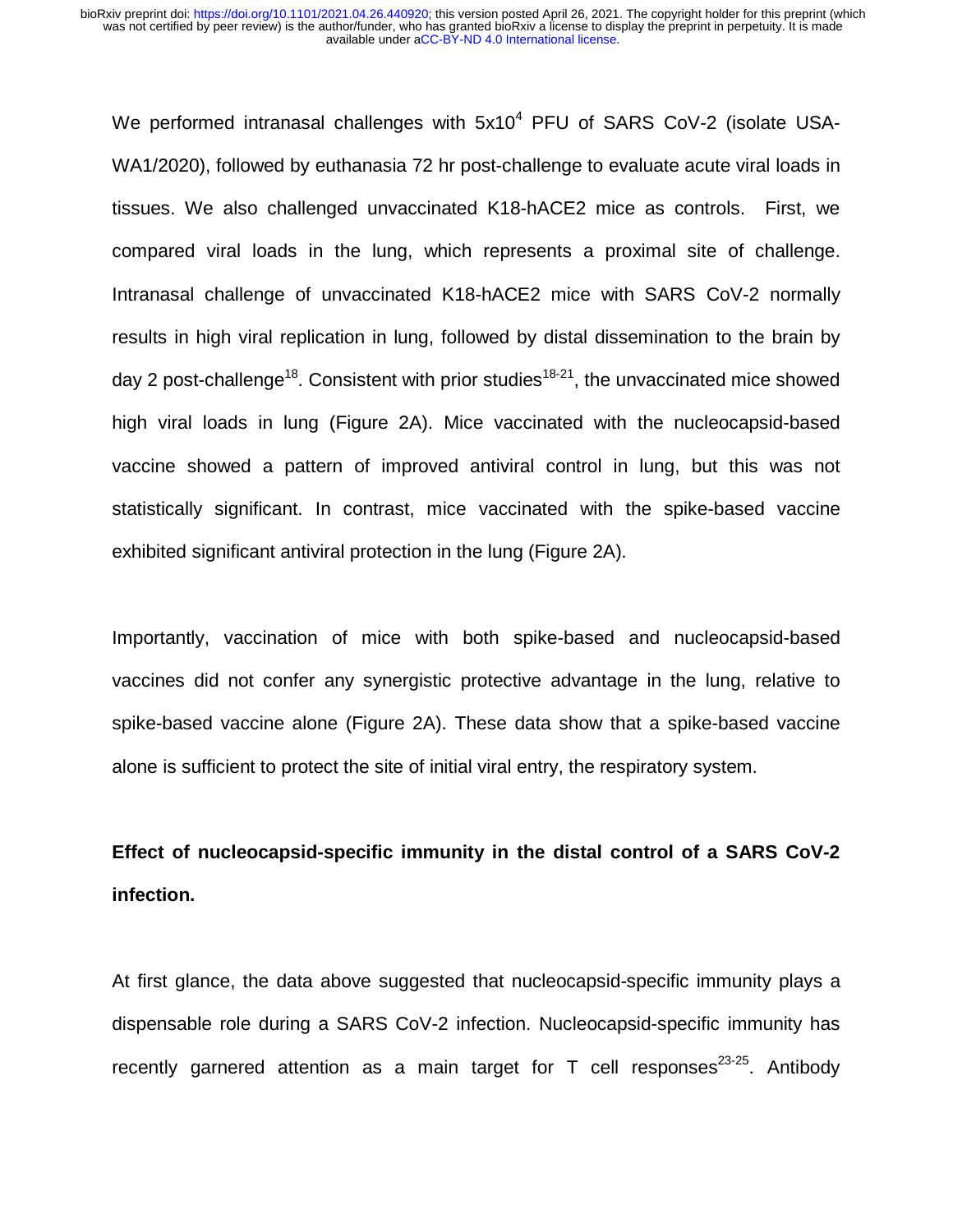responses block the initial entry of viruses at proximal sites of challenge, but once the infection has occurred, T cell responses are critical for controlling second-round infections and subsequent viral dissemination to distal sites. SARS CoV-2 is thought to disseminate to the nervous system after second-round infections that progress from the olfactory mucosa to the brain<sup>14</sup>. Although current SARS CoV-2 vaccines show high efficacy in protecting the respiratory system via their induction of neutralizing antibodies, it is not clear whether they can provide acute protection at distal sites.

We show that mice immunized with a spike-based vaccine (or a nucleocapsid-based vaccine) exhibit a pattern or reduced viral loads in brain relative to unimmunized mice, but this was not statistically significant (Figure 2B). However, combining a spike-based vaccine with a nucleocapsid-based vaccine resulted in significantly improved protection in brain (Figure 2B). Taken together, these findings show that spike-specific immunity confers acute protection in the site of initial viral entry (the respiratory system), but acute protection in distal sites may critically depend on also having nucleocapsid-specific immunity.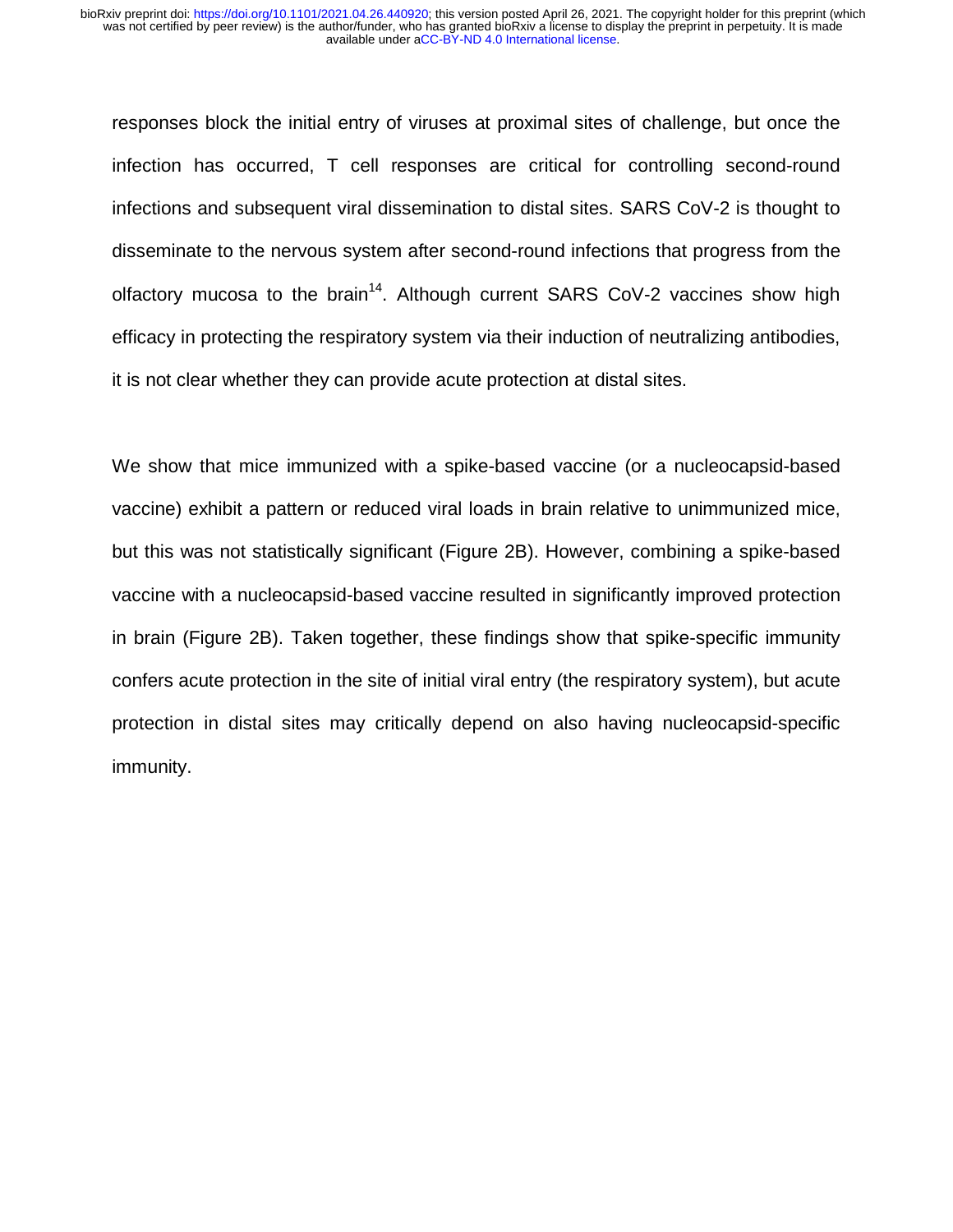#### **Discussion:**

Several SARS CoV-2 vaccines have received emergency use authorization (EUA), including the Pfizer/BioNTek vaccine, Moderna vaccine, Johnson & Johnson's (J&J) Janssen vaccine, AstraZeneca/Oxford vaccine, CanSino vaccine, Sputnik V vaccine, and Novavax vaccine. All of these vaccines are based solely on the spike protein of SARS CoV-2, and have demonstrated high efficacy against severe COVID-19. Although these vaccines prevent severe disease and death, breakthrough infections can occur in vaccinated individuals, suggesting that vaccine efficacy can be further improved.

Insidious neurological manifestations are common after SARS CoV-2 infection, and it is unknown if vaccines can block acute SARS CoV-2 replication in the nervous system. An unanticipated result from our studies is that a spike-based vaccine does not protect the central nervous system early following infection. This observation could help explain symptomatic infections that are reported in a fraction of vaccinated individuals, which can be associated with loss of smell and other neurological manifestations.

The establishment of initial infection foci in the respiratory system is inhibited by spikespecific antibodies, which are secreted at the mucosa and can block binding of the virus to the ACE2 receptor. On the other hand, secondary infection foci in distal tissues may be more susceptible to cytotoxic T cells, due to their ability to transmigrate into tissues and kill virally-infected cells. The nucleocapsid protein of SARS CoV-2 has been suggested to be an important target for T cell responses<sup>23-25</sup>. Firstly, this protein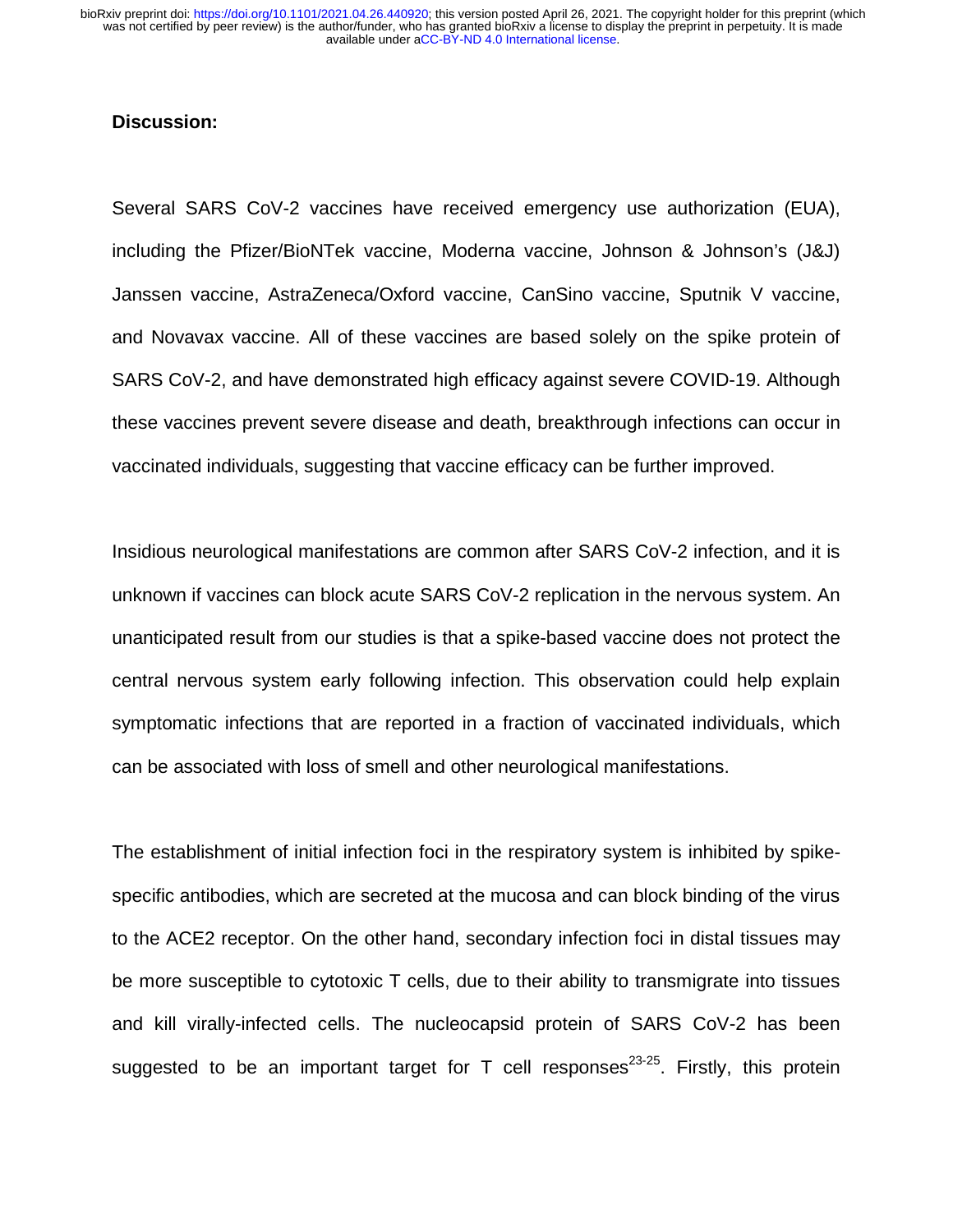contains conserved cross-reactive T cell epitopes that are present among different coronaviruses, suggesting that it could be a target for universal coronavirus vaccines<sup>26</sup>. Secondly, the nucleocapsid protein is among the most abundant structural proteins in the coronavirus lifecycle<sup>27-29</sup>, which may facilitate antigen presentation and recognition by T cells.

A limitation of our study is that we only measured viral loads at a very early timepoint (72 hr post-challenge). We did not compare viral loads at other time points, because unvaccinated animals succumb by day 6 post-challenge<sup>19</sup>, and because it is known that spike-based vaccination elicits immune responses that ultimately clear SARS CoV-2 within a week of challenge $30,31$ . Our study was focused on evaluating acute viral control at a very early time post-challenge. Future studies will determine whether these findings generalize to other vaccine platforms besides adenovirus-based vectors (e.g. mRNA vaccines encoding nucleocapsid), and whether other virus-specific immune responses (e.g. envelope-, membrane-specific) can improve further distal protection. Although the K18-hACE2 model is considered useful to evaluate vaccines and antivirals, the extensive acute viral dissemination observed in brain may be a peculiarity of this mouse model. Nevertheless, it is still reasonable to conclude that nucleocapsid-specific immunity improves distal viral control of SARS CoV-2. In conclusion, we show a substantial benefit of including both spike and nucleocapsid antigens in COVID-19 vaccines. These results warrant the incorporation of nucleocapsid as a critical antigen in future coronavirus vaccines.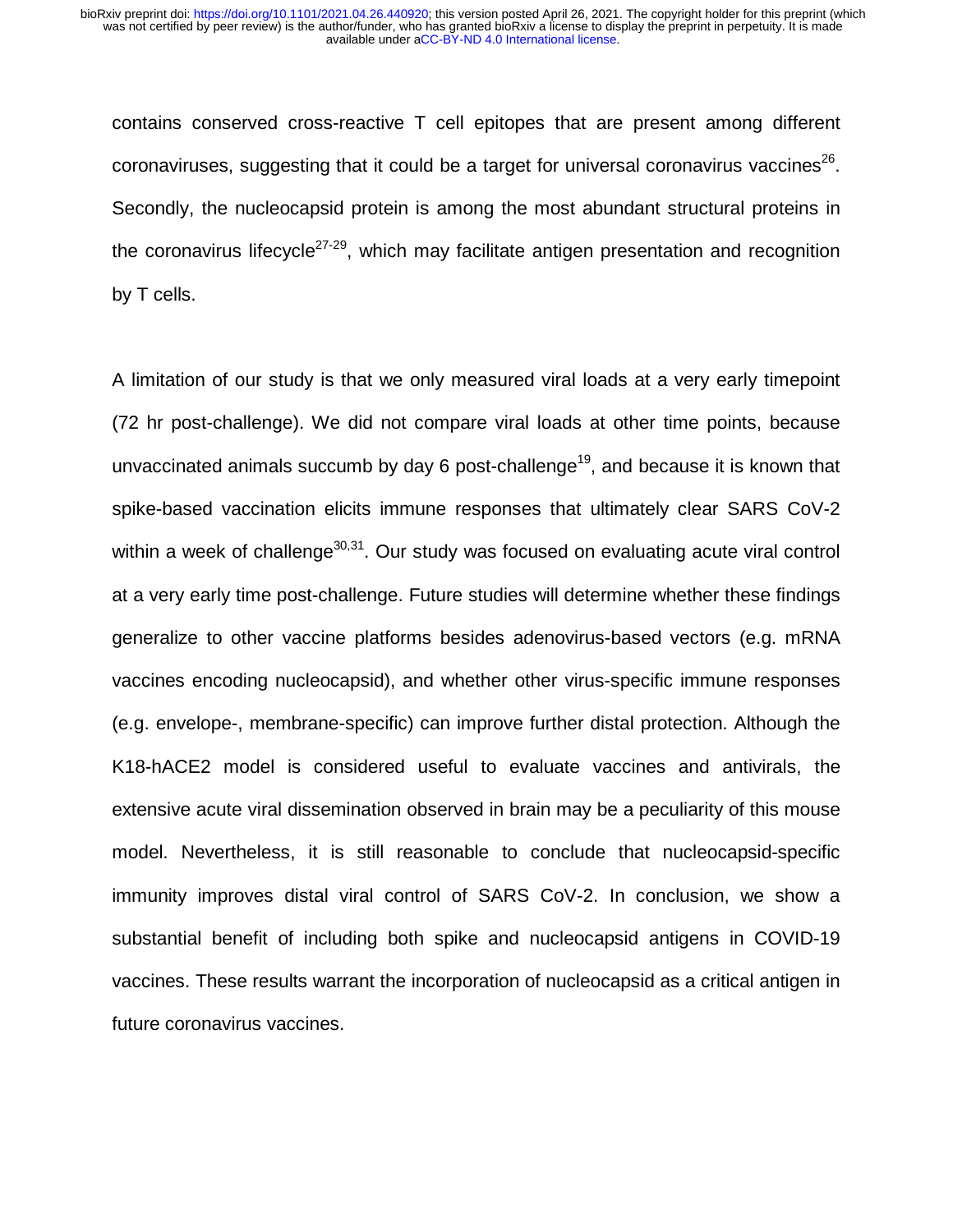#### **Materials and Methods**

#### Mice and vaccinations:

6-8-week-old K18-hACE2 mice were used. These mice express the human ACE2 protein behind the keratin 18 promoter, directing expression in epithelial cells. Mice were purchased from Jackson laboratories (Stock No: 034860). Approximately half were males and half were females. Mice were immunized intramuscularly (50 μL per quadriceps) with an Ad5 vector expressing SARS CoV-2 spike protein (Ad5-S), or nucleocapsid protein (Ad5-N), or both; diluted in sterile PBS, at  $10^9$  PFU per mouse. Ad5-N was a kind gift of the Masopust/Vezys laboratory<sup>32</sup>. These are non-replicating Ad5 vectors (E1/E3 deleted). The vectors contain a CMV (Cytomegalovirus) promoter driving the expression of the respective proteins. The Ad5 vectors were propagated on trans-complementing HEK293 cells (ATCC), purified by cesium chloride density gradient centrifugation, titrated, and then frozen at –80 $\Box^\circ\mathsf{C}.$ 

#### SARS CoV-2 virus and infections:

The following reagent was deposited by the Centers for Disease Control and Prevention and obtained through BEI Resources, NIAID, NIH: SARS-Related Coronavirus 2, Isolate USA-WA1/2020, NR-52281. Virus was propagated and tittered on Vero-E6 cells. K18-USA-WA1/2020, NR-52281. Virus was propagated and tittered on Vero-E6 cells. K18-<br>hACE2 mice were anesthetized with isoflurane and challenged with 5x10<sup>4</sup> PFU of virus. Mouse infectious were performed at the University of Illinois at Chicago (UIC) following BL3 guidelines with approval by the UIC Institutional Animal Care and Use Committee (IACUC).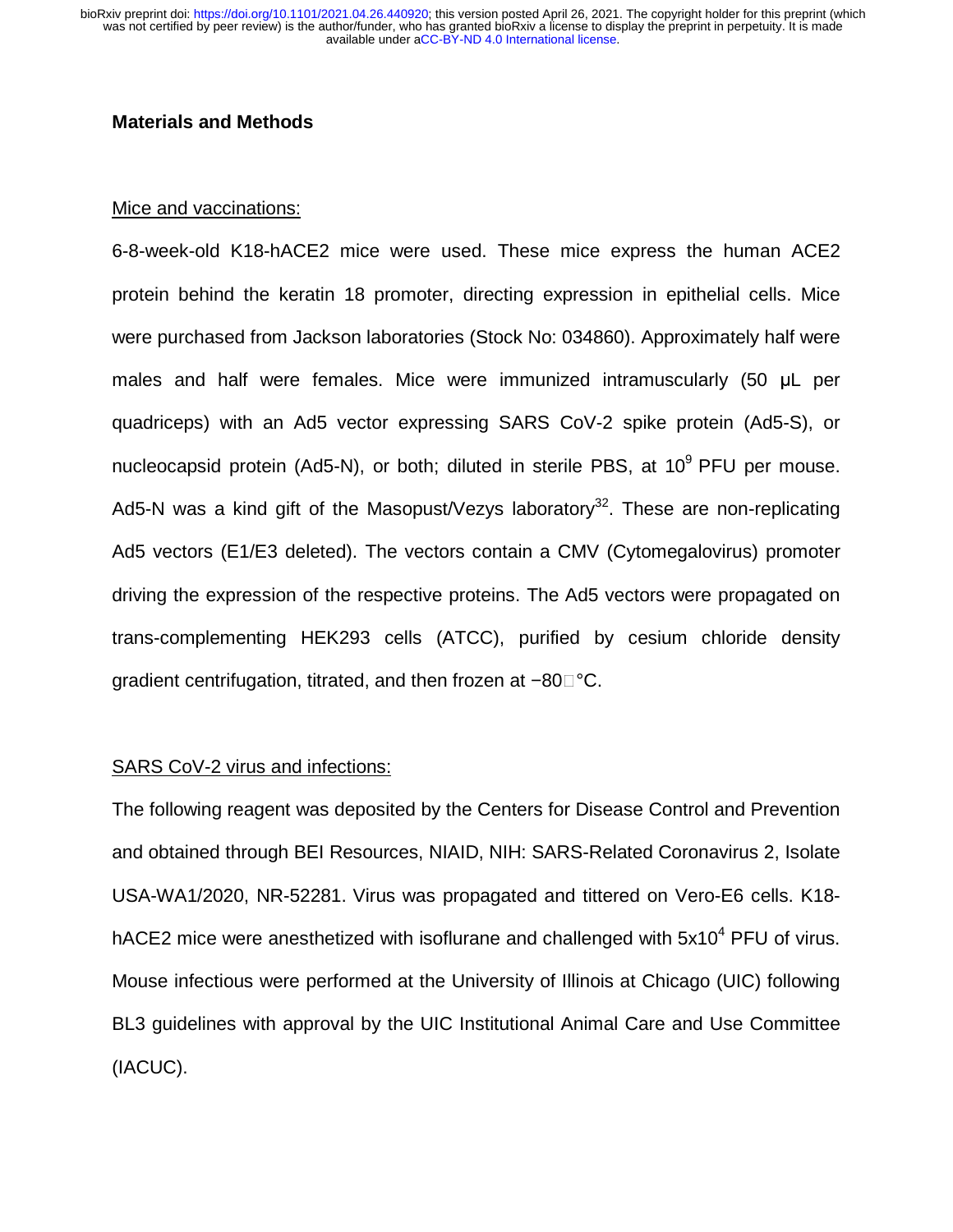#### SARS CoV-2 quantification in tissues:

Tissues were isolated from infected mice and homogenized in sterile PBS. RNA was isolated with the Zymo 96-well RNA isolation kit (Catalog #: R1052) following the manufacturer's protocol. SARS CoV-2 viral burden was measured by qRT-PCR using Taqman primer and probe sets from IDT with the following sequences: Forward 5' GAC CCC AAA ATC AGC GAA AT 3', Reverse 5' TCT GGT TAC TGC CAG TTG AAT CTG 3', Probe 5' ACC CCG CAT TAC GTT TGG TGG ACC 3'. A SARS CoV-2 copy number control was obtained from BEI (NR-52358) and used to quantify SARS-CoV-2 genomes.

#### Reagents, flow cytometry and equipment:

Single cell suspensions were obtained from PBMCs. Dead cells were gated out using Live/Dead fixable dead cell stain (Invitrogen). SARS CoV-2 nucleocapsid peptide pools were obtained through BEI Resources, NIAID, NIH (Peptide Array, SARS-Related Coronavirus 2 Nucleocapsid (N) Protein, NR-52404). These peptide pools were used for intracellular cytokine staining (ICS) to detect nucleocapsid-specific CD8 T cells. The peptide stimulation was performed in the presence of GolgiPlug and GolgiStop (BD Biosciences) for 5 hr at 37°C in a 5%  $CO<sub>2</sub>$  incubator. MHC class I monomers (K<sup>b</sup>VL8, VNFNFNGL) were used for detecting spike-specific CD8 T cells, and were obtained from the NIH tetramer facility located at Emory University. MHC monomers were tetramerized in-house. The VNFNFNGL epitope is located in position 539-546 of the SARS CoV-2 spike protein, or position 525-532 of the SARS CoV-1 spike protein. Cells were stained with fluorescently-labeled antibodies against CD8α (53-6.7 on PerCP-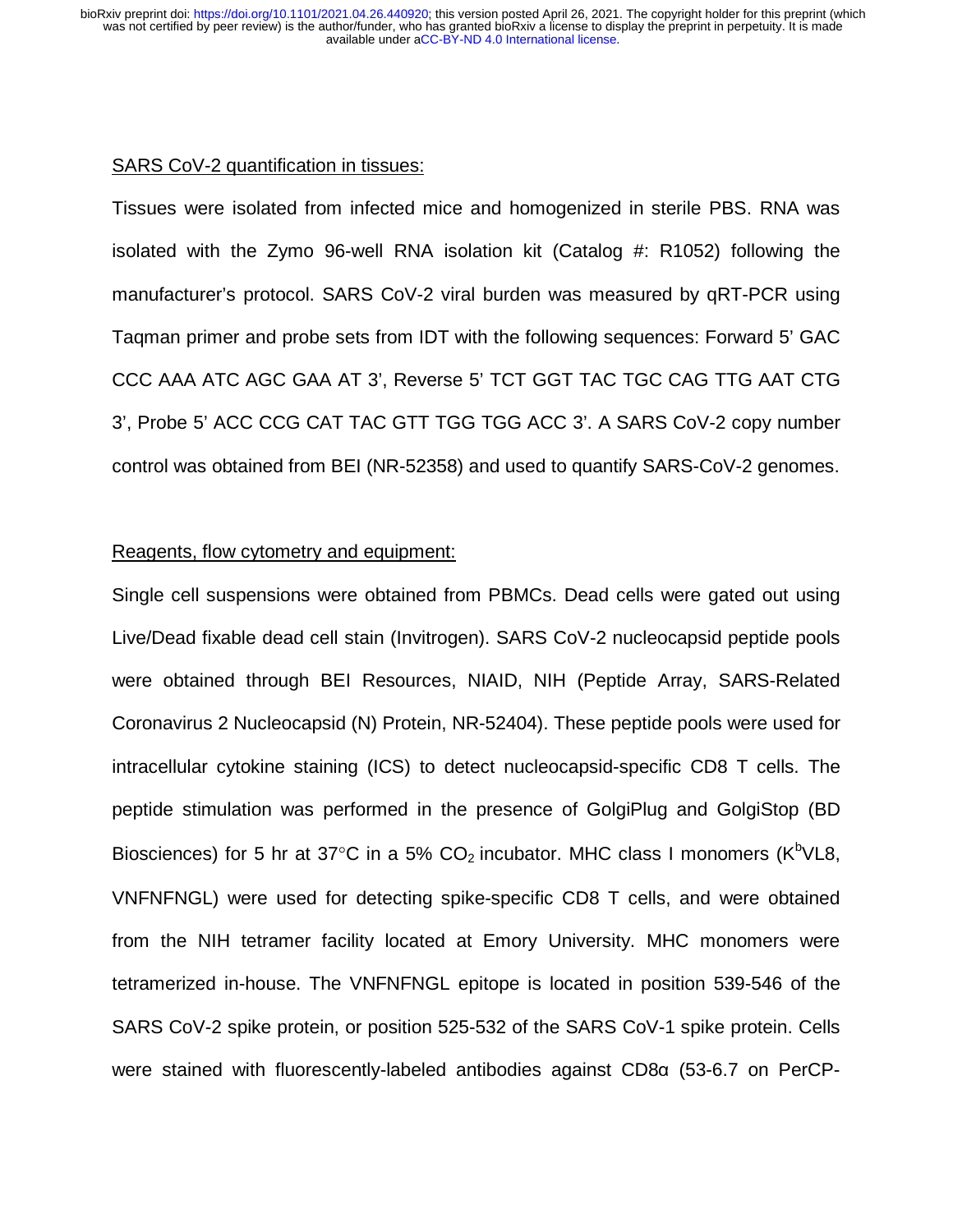Cy5.5), CD44 (IM7 on Pacific Blue), K<sup>b</sup>VL8 or IFNγ (XMG1.2) on APC. Fluorescentlylabeled antibodies were purchased from BD Pharmingen, except for anti-CD44 (which was from Biolegend). Flow cytometry samples were acquired with a Becton Dickinson Canto II or an LSRII and analyzed using FlowJo (Treestar).

#### SARS CoV-2-specific ELISA:

Binding antibody titers were quantified using ELISA as described previously  $33,34$ , using spike protein as a coating antigen. In brief, 96-well flat bottom plates MaxiSorp (Thermo Scientific) were coated with 0.1µg/well of SARS CoV-2 RBD protein, for 48 hr at 4<sup>o</sup>C. Plates were washed with PBS + 0.05% Tween-20. Blocking was performed for 4 hr at room temperature with 200 μL of PBS + 0.05% Tween-20 + bovine serum albumin. 6μ<sup>L</sup> of sera were added to 144 μL of blocking solution in first column of plate, 1:3 serial dilutions were performed until row 12 for each sample and plates were incubated for 60 minutes at room temperature. Plates were washed three times followed by addition of goat anti-mouse horseradish peroxidase-conjugated IgG (Southern Biotech) diluted in blocking solution (1:5000), at 100 μL/well and incubated for 60 minutes at room temperature. Plates were washed three times and 100 μL /well of Sure Blue substrate (Sera Care) was added for approximately 8 minutes. Reaction was stopped using 100 <sup>μ</sup>L/well of KPL TMB stop solution (Sera Care). Absorbance was measured at 450 nm using a Spectramax Plus 384 (Molecular Devices). SARS CoV-2 RBD protein was made at the Northwestern Recombinant Protein Production Core by Dr. Sergii Pshenychnyi using a plasmid that was produced under HHSN272201400008C and obtained through BEI Resources, NIAID, NIH: Vector pCAGGS Containing the SARS-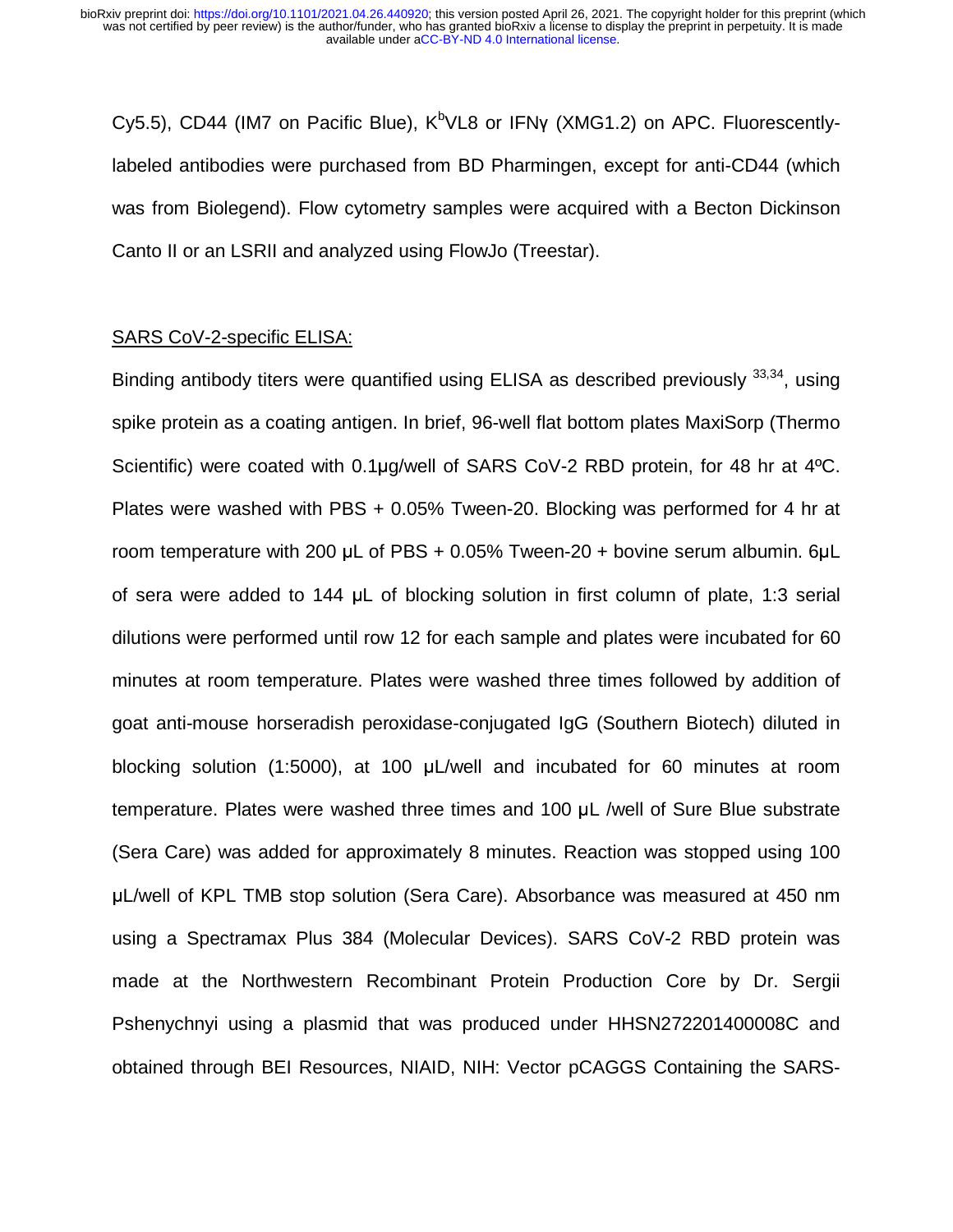Related Coronavirus 2, Wuhan-Hu-1 Spike Glycoprotein Gene (soluble, stabilized), NR-52394.

#### Statistical analysis:

Statistical analyses are indicated on the figure legend. Dashed lines in data figures represent limit of detection. Statistical significance was established at p ≤0.05. Data<br>were analyzed using Prism (Graphpad). were analyzed using Prism (Graphpad).

#### Competing Interests:

Pablo Penaloza-MacMaster reports being Task Force Advisor to the Illinois Department of Public Health (IDPH) on SARS CoV-2 vaccines. Pablo Penaloza-MacMaster is also member/advisor of the COVID-19 Vaccine Regulatory Science Consortium (CoVAXCEN) at Northwestern University's Institute for Global Health.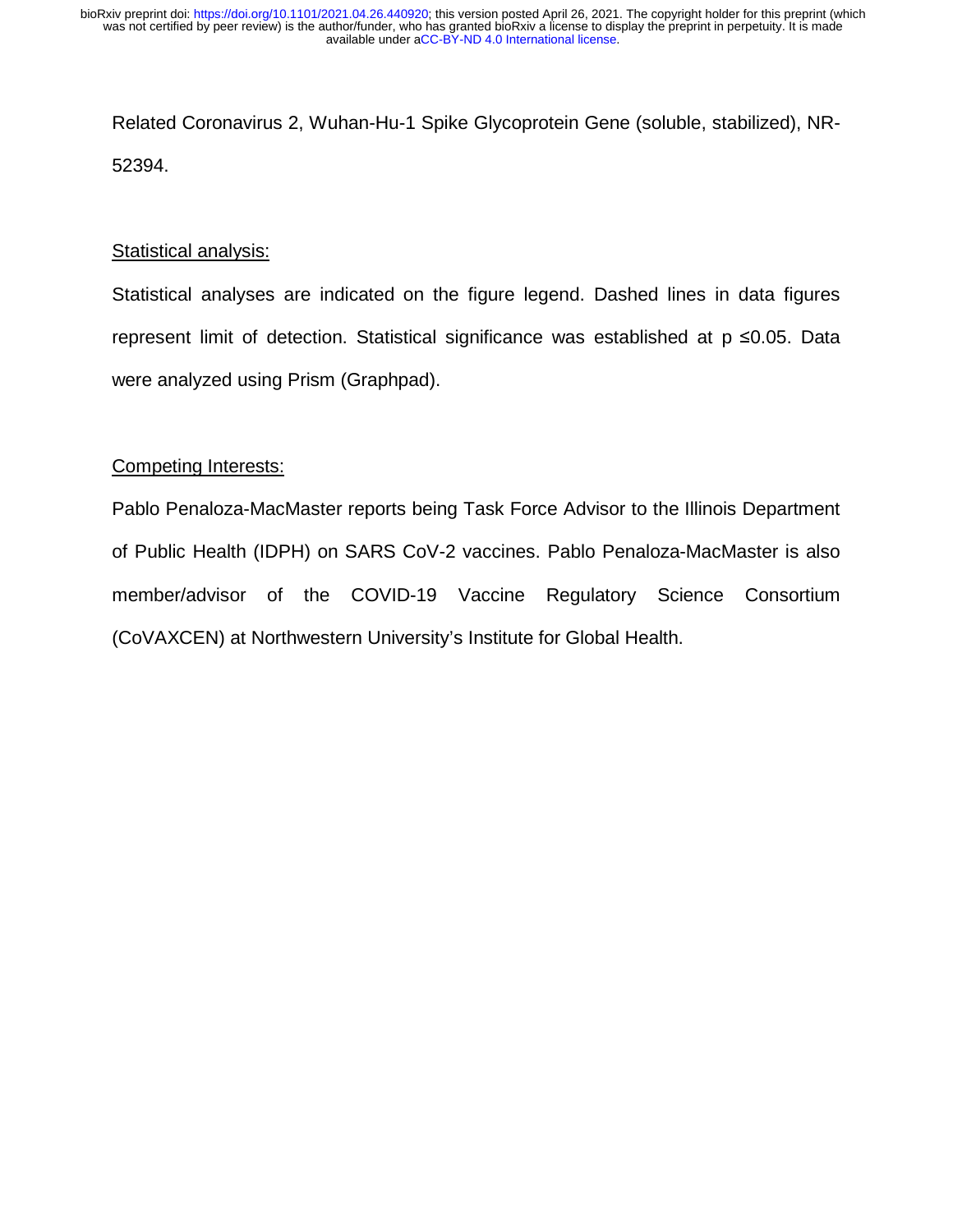#### **Figure Legends:**

**Figure 1. Immunogenicity of spike and nucleocapsid-based vaccines. (A)**  Experimental approach for evaluating immune responses and immune protection in K18-hACE2 mice. **(B)** Representative FACS plots showing the frequencies of SARS CoV-2-specific CD8 T cells (K<sup>b</sup> VL8+) in PBMCs. (C) Summary of SARS CoV-2 spikespecific CD8 T cells (K<sup>b</sup> VL8+) in PBMCs. (D) Summary of SARS CoV-2 nucleocapsidspecific CD8 T cells in PBMCs. To detect nucleocapsid-specific CD8 T cells we stimulated splenocytes for 5 hr with overlapping peptide pools (ICS). **(E)** Summary of SARS CoV-2 receptor binding domain (RBD)-specific antibody responses in sera. Data are from week 3 post-vaccination. Data are from an experiment with n=5 per group. Error bars represent SEM.

**Figure 2. Immune protection of spike and nucleocapsid-based vaccines.** RNA was harvested from the lungs **(A)** and brains **(B)** at 72 hr post-infection, and viral RNA was quantified by RT-qPCR. Data are from an experiment with n=5 per group. Error bars represent SEM. Indicated P-values were calculated using Kruskal-Wallis test (Dunn's multiple comparisons). NS, not significant (p>0.05).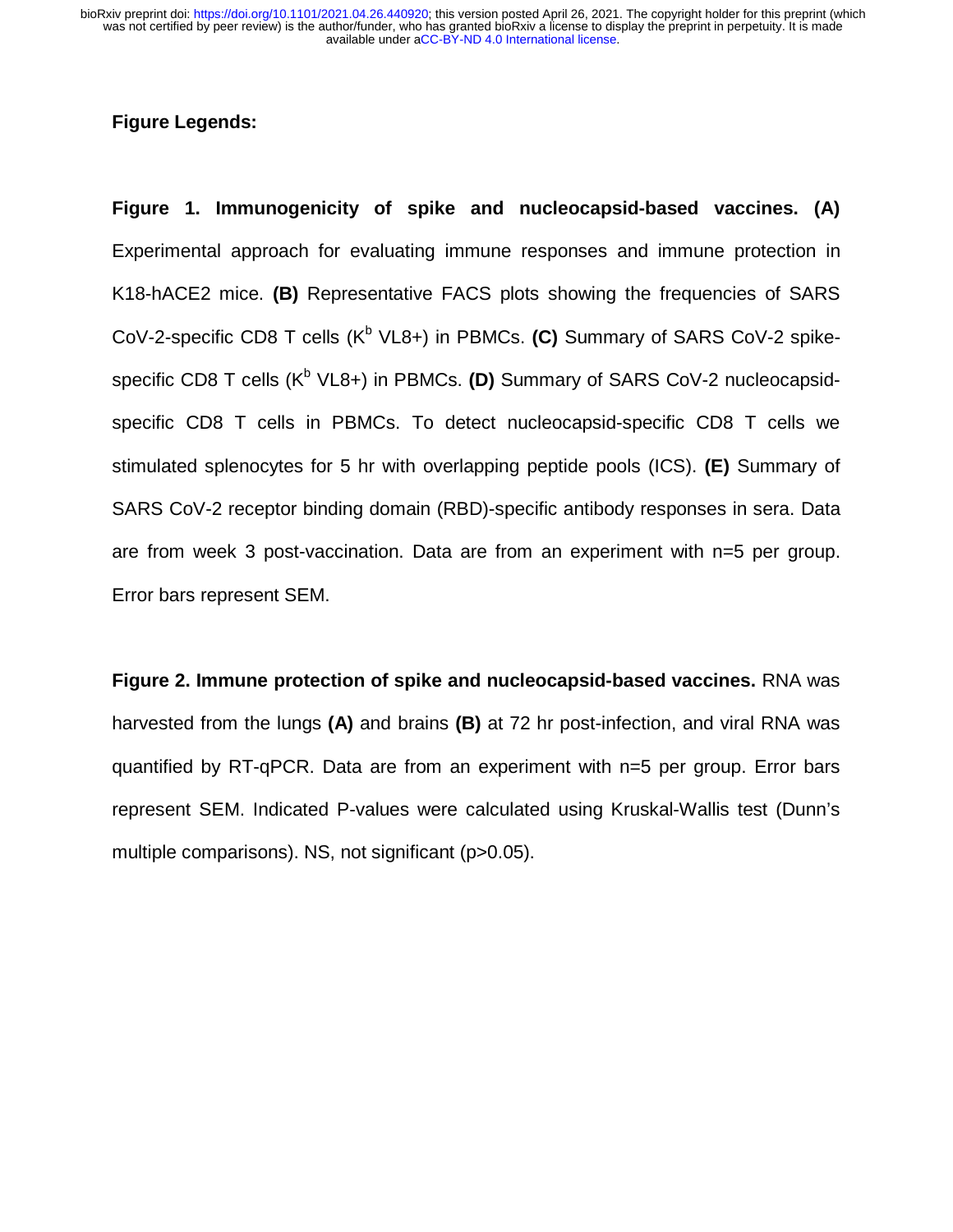- References:<br>1 Polack, F. P. et al. Safety and Efficacy of the BNT162b2 mRNA Covid-19 Vaccine. N Engl J 1 Polack, F. P. et *al.* Safety and Efficacy of the BNT162b2 mRNA Covid-19 vaccine. N Engl J<br>Med 383, 2603-2615, doi:10.1056/NEJMoa2034577 (2020).<br>2 Baden, L. R. *et al.* Efficacy and Safety of the mRNA-1273 SARS-CoV-2 Vac
- Med 383, 2003-2015, doi:10.1050/NEJMoa2034577 (2020).<br>Baden, L. R. *et al.* Efficacy and Safety of the mRNA-1273 S.<br>*Med* 384, 403-416, doi:10.1056/NEJMoa2035389 (2021). 2 Baden, L. R. *et al.* Efficacy and Safety of the mRNA-1273 SARS-CoV-2 Vaccine. N *Engl J*<br>2 Med 384, 403-416, doi:10.1056/NEJMoa2035389 (2021).<br>3 Sadoff, J. *et al.* Safety and Efficacy of Single-Dose Ad26.COV2.S Vaccine
- The New England journal of medicine, doi:10.1056/NEJMoa2101544 (2021). 3 Sadon, J. et al. Safety and Efficacy of Single-Dose Ad26.COV2.5 vaccine against Covid-15.<br>The New England journal of medicine, doi:10.1056/NEJMoa2101544 (2021).<br>4 Voysey, M. et al. Safety and efficacy of the ChAdOx1 nCoV
- The New England Journal of medicine, doi:10.1050/NEJMoa2101544 (2021).<br>Voysey, M. *et al.* Safety and efficacy of the ChAdOx1 nCoV-19 vaccine (AZD1<br>SARS-CoV-2: an interim analysis of four randomised controlled trials in I Voysey, M. et al. Safety and efficacy of the ChAdOx1 nCov-19 vaccine (AZD1222) against<br>SARS-CoV-2: an interim analysis of four randomised controlled trials in Brazil, South<br>Africa, and the UK. Lancet 397, 99-111, doi:10.10
- SARS-COV-2: an interimentally stated trials interimental controlled trials in Brazil, Sepan.<br>Africa, and the UK. Lancet 397, 99-111, doi:10.1016/S0140-6736(20)32661-1 (2021).<br>Zhu, F. C. et al. Immunogenicity and safety of Zhu, F. C. et al. Immunogenicity and safety of a recombinant adenovirus type-5-vectored 5 Zhu, F. C. *et al.* Immunogenicity and safety of a recombinant adenovirus type-5-vectored<br>COVID-19 vaccine in healthy adults aged 18 years or older: a randomised, double-blind,<br>placebo-controlled, phase 2 trial. *Lancet* placebo-controlled, phase 2 trial. *Lancet* **396**, 479-488,<br>6736(20)31605-6(2020).
- Logunov, D. Y. et al. Safety and efficacy of an rAd26 and rAd5 vector-based heterologous Contract Contract Contract Contract Contract Contract Contract Contract Contract Contract Contract Contract Co<br>Similar prime-boost COVID-19 va Eugunov, D. Y. et al. Safety and efficacy of an rAd26 and rAd3 vector-based heterologous<br>prime-boost COVID-19 vaccine: an interim analysis of a randomised controlled phase 3<br>trial in Russia. Lancet 397, 671-681, doi:10.101 trial in Russia. *Lancet* 397, 671-681, doi:10.1016/s0140-6736(21)00234-8 (2021).<br>Tande, A. J. *et al.* Impact of the COVID-19 Vaccine on Asymptomatic Infection Among
- that in Russia. Lancet 397, 671-661, doi:10.1016/s0140-6736(21)00234-8 (2021).<br>Tande, A. J. *et al.* Impact of the COVID-19 Vaccine on Asymptomatic Infection<br>Patients Undergoing Pre-Procedural COVID-19 Molecular Screening. Tande, A. J. et al. Impact of the COVID-19 Vaccine on Asymptomatic Infection Among<br>Patients Undergoing Pre-Procedural COVID-19 Molecular Screening. Clinical infectious<br>diseases : an official publication of the Infectious D diseases : an official publication of the Infectious Diseases Society of America,<br>doi:10.1093/cid/ciab229(2021). diseases : an official publication of the Infectious Diseases Society of America,<br>doi:10.1093/cid/ciab229 (2021).<br>Keehner, J. *et al.* SARS-CoV-2 Infection after Vaccination in Health Care Workers in
- doi:10.1093/cid/ciab229 (2021). 8 Keehner, J. *et al.* SARS-CoV-2 Infection after Vaccination in Health Care Workers in<br>California. *The New England journal of medicine,* doi:10.1056/NEJMc2101927 (2021).<br>Levine-Tiefenbrun, M. *et al.* Initial report of d
- California. The New England Journal of medicine, abi.10.1050/NEJMc2101527 (2021).<br>Levine-Tiefenbrun, M. *et al.* Initial report of decreased SARS-CoV-2 viral load af<br>inoculation with the BNT162b2 vaccine. *Nature medicine*  $\frac{1}{2}$  Levine-Tiefenbrun, M. et al. Initial report of decreased SARS-Cov-2 viral load after<br>inoculation with the BNT162b2 vaccine. Nature medicine, doi:10.1038/s41591-021-<br>01316-7 (2021). 01316-7 (2021).<br>Forrester, J. V., McMenamin, P. G. & Dando, S. J. CNS infection and immune privilege.
- Processor (2022).<br>Forrester, J. V.,<br>Nature reviews. 11 Forrester, Forrest Plancemann, President Limita, J. P. B. B. Mature reviews. Neuroscience 19, 655-671, doi:10.1038/s41583-018-0070-8 (2018).<br>11 Nalbandian, A. et al. Post-acute COVID-19 syndrome. Nat Med 27, 601-615,
- Nalbandian, A. *et al*. Post-acute COVID-19 syndrome. *Nat Med* 27, 601-615, doi:10.1038/s41591-021-01283-z (2021). 11 Nalbandian, A. et al. 19st acute COVID-19 syndrome. Nat Med 27, 601-615,<br>doi:10.1038/s41591-021-01283-z (2021).<br>12 Song, E. et al. Neuroinvasion of SARS-CoV-2 in human and mouse brain. *J Exp Med* 218,
- doi:10.10384/jem.1020135<br>1008. E. et al. Neuroinvasion of SARS-Cov<br>doi:10.1084/jem.20202135 (2021). 12 Song, E. *et al.* Neuroinvasion of SARS-CoV-2 in human and mouse brain. *J Exp Med* 218,<br>doi:10.1084/jem.20202135 (2021).<br>Cantuti-Castelvetri, L. *et al.* Neuropilin-1 facilitates SARS-CoV-2 cell entry and infectivity.
- Science 370, 856-860, doi:10.1126/science.abd2985 (2020).
- 14 Meinhardt, J. et al. Olfactory transmucosal SARS-CoV-2 invasion as a port of central Science 370, 856-860, doi:10.1120, science.abd2985 (2020).<br>Meinhardt, J. *et al.* Olfactory transmucosal SARS-CoV-2 in<br>nervous system entry in individuals with COVID-19. *N* 14 Mehmardt, J. et al. Olfactory transmucosal SARS-COV-2 invasion as a port of central<br>nervous system entry in individuals with COVID-19. Nat Neurosci 24, 168-175,<br>doi:10.1038/s41593-020-00758-5 (2021). nervous system entry in individuals with COVID-19. Nut Neuroscr **24**, 168-179,<br>doi:10.1038/s41593-020-00758-5 (2021).<br>Kumari, P. *et al.* Neuroinvasion and Encephalitis Following Intranasal Inoculation of
- doi:10202010202020202020202020202020202020<br>Kumari, P. et al. Neuroinvasion and En<br>SARS-CoV-2 in K18-hACE2 Mice. Viruses 13 15 Kumari, P. et al. Neuroinvasion and Encephalitis Following Intranasal Inoculation of<br>SARS-CoV-2 in K18-hACE2 Mice. Viruses 13, doi:10.3390/v13010132 (2021).<br>16 Meinhardt, J. *et al.* Olfactory transmucosal SARS-CoV-2 in
- SARS-COV-2 in K18-hACE2 Mice. *Viruses* 13, doi:10.3390/v13010132 (2021).<br>Meinhardt, J. *et al.* Olfactory transmucosal SARS-COV-2 invasion as a po<br>nervous system entry in individuals with COVID-19. Nature neuroscience : 16 Meinhardt, J. et al. Olfactory transmucosal SARS-CoV-2 invasion as a port of central<br>nervous system entry in individuals with COVID-19. Nature neuroscience 24, 168-175, doi:10.1038/s41593-020-00758-5 (2021). doi:10.1038/s41593-020-00758-5 (2021).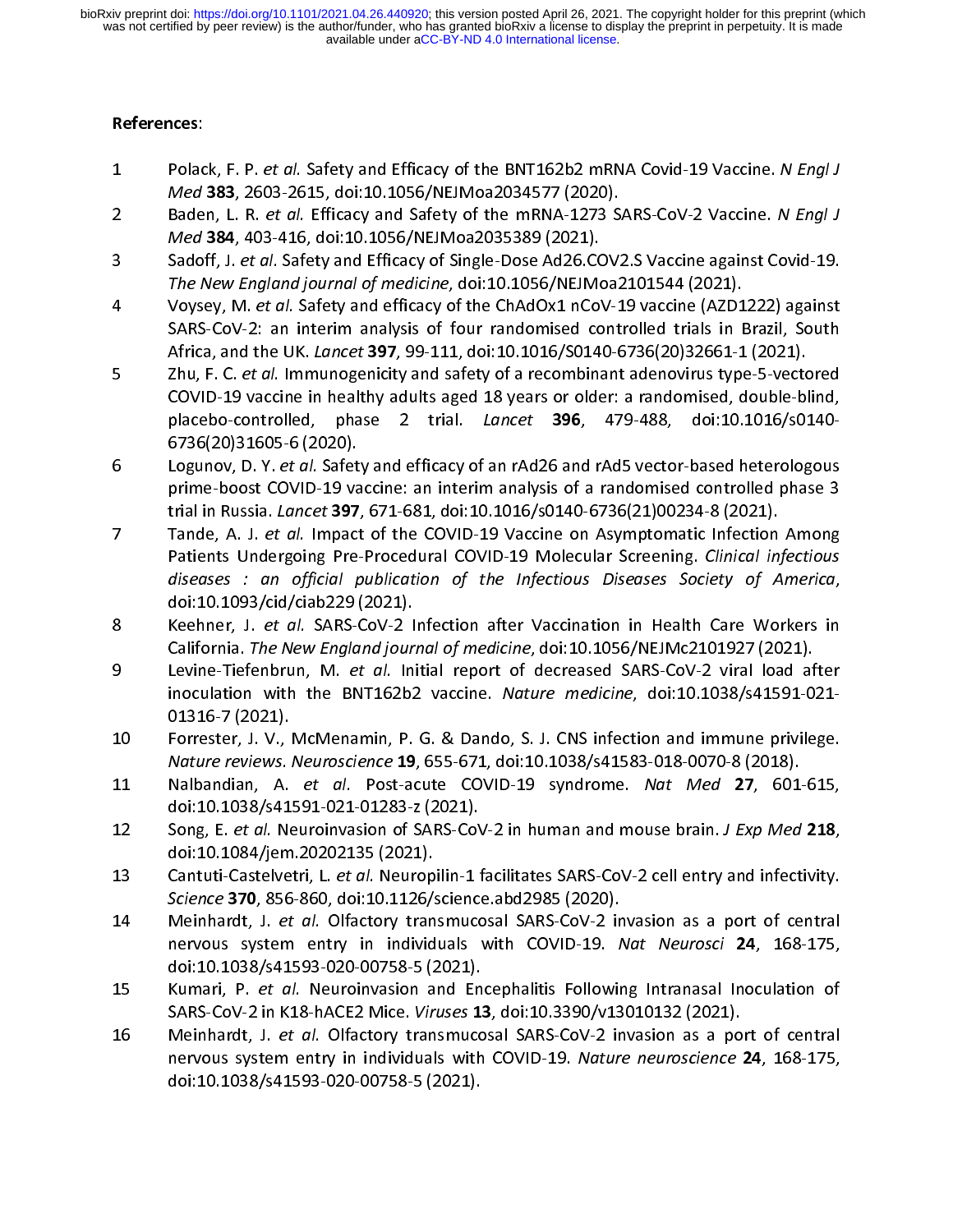- 17 Gashii, A. et al. Neurological Involvements of SARS-CoV2 Infection. Molecular<br>
neurobiology 58, 944-949, doi:10.1007/s12035-020-02070-6 (2021).<br>
18 Winkler, E. S. et al. SARS-CoV-2 infection of human ACE2-transgenic mic
- neurobiology 58, 944-949, doi:10.1007/s12035-020-02070-0 (2021).<br>Winkler, E. S. et al. SARS-CoV-2 infection of human ACE2-transgenic<br>lung inflammation and impaired function. Nat Immunol 18 Winkler, E. S. *et al.* SARS-CoV-2 infection of human ACE2-transgenic mice causes severe<br>lung inflammation and impaired function. *Nat Immunol* **21**, 1327-1335,<br>doi:10.1038/s41590-020-0778-2 (2020). lung inflammation and impaired function. Nut *immunol* 21, 1327-1333,<br>doi:10.1038/s41590-020-0778-2 (2020).<br>Oladunni, F. S. *et al.* Lethality of SARS-CoV-2 infection in K18 human angiotensin-
- doi:10.1038/s41590-020-0778-2 (2020). 19 Oladunni, F. S. *et al.* Lethality of SARS-CoV-2 infection in K18 human angiotensin-<br>converting enzyme 2 transgenic mice. *Nat Commun* 11, 6122, doi:10.1038/s41467-020-<br>19891-7 (2020).<br>Rosenfeld, R. *et al.* Post-exposu converting enzyme 2 transgeme mice. Nat commun 11, 6122, doi:10.1030/s41407-020-<br>19891-7 (2020).<br>Rosenfeld, R. *et al.* Post-exposure protection of SARS-CoV-2 lethal infected K18-hACE2
- Processor<br>Rosenfeld, R. *et*<br>transgenic mice transgenic mice by neutralizing human monoclonal antibody. *Nat Commun* 12, 944,<br>doi:10.1038/s41467-021-21239-8 (2021). transgenic mice by neutralizing human monoclonal antibody. Nat Commun 12, 944,<br>doi:10.1038/s41467-021-21239-8 (2021).<br>Zheng, J. *et al.* COVID-19 treatments and pathogenesis including anosmia in K18-hACE2
- doi:10.1038/s41467-021-21239-8 (2021). 21 Zheng, J. et al. COVID-19 treatments and pathogenesis including anosima in K18-hACE2<br>mice. Nature 589, 603-607, doi:10.1038/s41586-020-2943-z (2021).<br>22 Bao, L. et al. The pathogenicity of SARS-CoV-2 in hACE2 transgenic
- mice. *Nature 389, 603-607, doi:10.10307341386-020-2343-2 (2021).*<br>Bao, L. *et al.* The pathogenicity of SARS-CoV-2 in hACE2 transgeni<br>830-833, doi:10.1038/s41586-020-2312-y (2020). Bao, L. et al. The pathogenicity of SARS-CoV-2 in hACE2 transgenic mice. Nature 583,<br>830-833, doi:10.1038/s41586-020-2312-y (2020).<br>Rydyznski Moderbacher, C. et al. Antigen-Specific Adaptive Immunity to SARS-CoV-2 in
- 83889-833, doi:10383, doi:10383, doi:1038<br>830-833, Rydyznski Moderbacher, C. et al. Antigen-Specific<br>Acute COVID-19 and Associations with Age and 23 Rydyzhski Moderbacher, C. et al. Antigen-Specific Adaptive Immunity to SARS-CoV-2 in<br>Acute COVID-19 and Associations with Age and Disease Severity. *Cell* 183, 996-1012<br>e1019, doi:10.1016/j.cell.2020.09.038 (2020). Acute COVID-19 and Associations with Age and Disease Severity. Cell 183, 996-1012<br>e1019, doi:10.1016/j.cell.2020.09.038 (2020).<br>Nguyen, T. H. O. *et al.* CD8+ T cells specific for an immunodominant SARS-CoV-2
- Nguyen, T. H. O. et al. CD8+ T cells speci<br>nucleocapsid epitope display high naïve pi 24 Nguyen, T. H. O. *et al*. CD8+ T cells specific for an immunodominant SARS-CoV-2<br>nucleocapsid epitope display high naïve precursor frequency and T cell receptor<br>promiscuity.*Immunity*, doi:*https://doi.org/10.1016/j.imm*
- Lineburg, K. E. et al. CD8+ T cells specific for an immunodominant SARS-CoV-2 promiscuity. *Immunity*, doi:<u>https://doi.org/10.1016/j.immuni.2021.04.009</u> (2021).<br>Lineburg, K. E. *et al.* CD8+ T cells specific for an immunodominant SARS-<br>nucleocapsid epitope cross-react with selective seasonal corona 25 Lineburg, K. E. et al. CD8+ T cells specific for an immunodominant SARS-Cov-2<br>nucleocapsid epitope cross-react with selective seasonal coronaviruses. *Immunity*,<br>doi:<u>https://doi.org/10.1016/j.immuni.2021.04.006</u> (2021) doi:<u>https://doi.org/10.1016/j.immuni.2021.04.006</u> (2021).<br>Dutta, N. K., Mazumdar, K. & Gordy, J. T. The Nucleocapsid Protein of SARS-CoV-2: a
- Target for Vaccine Development. J Virol 94, doi:10.1128/JVI.00647-20 (2020). 26 Dutta, N. K., Mazumbar, M. K. Steven, M. K. Mazumbar, March of Sarah, Target for Vaccine Development. J Virol 94, doi:10.1128/JVI.00647-20 (2020).<br>27 de Breyne, S. *et al.* Translational control of coronaviruses. *Nucle*
- Target for Vaccine Development. J VIIOI 34, doi:10.1128/JVI.00647-20 (2020).<br>de Breyne, S. *et al.* Translational control of coronaviruses. *Nucleic Acids Res*<br>12522, doi:10.1093/nar/gkaa1116 (2020). 27 de Breyne, S. et al. Translational control of coronaviruses. Nucleic Acias Res 48, 12502<br>12522, doi:10.1093/nar/gkaa1116 (2020).<br>28 Chang, C. K., Hou, M. H., Chang, C. F., Hsiao, C. D. & Huang, T. H. The SARS coronaviru
- 12622, doi:10092, chang, C. F., Historican<br>1252, C. K., Hou, M. H., Chang, C. F., Hsia<br>1253 mucleocapsid protein--forms and 28 Chang, C. K., Hou, M. H., Chang, C. F., Hsiao, C. D. & Huang, T. H. The SARS coronavirus<br>nucleocapsid protein--forms and functions. Antiviral Res 103, 39-50,<br>doi:10.1016/j.antiviral.2013.12.009 (2014). nucleocapsid protein-forms and functions. Antiviral Res 103, 33-30,<br>doi:10.1016/j.antiviral.2013.12.009 (2014).<br>Weiss, S. R. & Leibowitz, J. L. Coronavirus pathogenesis. Adv Virus Res **81**, 85-164,
- doi:10.1016/8978-0-12-385885-6.00009-2 (<br>doi:10.1016/8978-0-12-385885-6.00009-2 ( 29 Weiss, S. R. & Leibowitz, J. L. Coronavirus pathogenesis. Adv Virus Res 81, 85-164,<br>doi:10.1016/B978-0-12-385885-6.00009-2 (2011).<br>30 Feng, L. *et al.* An adenovirus-vectored COVID-19 vaccine confers protection from SAR
- Feng, L. et al. An adenovirus-vectored COVID-19 v<br>COV-2 challenge in rhesus macaques. Nat Commu 30 Feng, L. et al. An adenovirus-vectored COVID-19 vaccine comers protection from SARS-<br>COV-2 challenge in rhesus macaques. Nat Commun 11, 4207, doi:10.1038/s41467-020-<br>18077-5 (2020). 18077-5 (2020).<br>Wu, S. et al. A single dose of an adenovirus-vectored vaccine provides protection against
- Wu, S. *et al*. A sii<br>SARS-CoV-2 chal 31 Wu, S. et al. A single dose of an adenovirus-vectored vaccine provides protection against<br>SARS-CoV-2 challenge. *Nat Commun* 11, 4081, doi:10.1038/s41467-020-17972-1 (2020).<br>32 Joag, V. *et al.* Cutting Edge: Mouse SARS
- SARS-COV-2 challenge. Nat Commun 11, 4081, doi:10.1038/s41407-020-17972-1 (2020).<br>Joag, V. *et al.* Cutting Edge: Mouse SARS-CoV-2 Epitope Reveals Infection and Vaccine-<br>Elicited CD8 T Cell Responses. *J Immunol* 206, 931- $32$  Joag, V. et al. Cutting Edge: Mouse SARS-Cov-2 Epitope Reveals Infection and Vaccine-<br>Elicited CD8 T Cell Responses. J Immunol 206, 931-935, doi:10.4049/jimmunol.2001400<br>(2021). (2021).<br>Dangi, T., Chung, Y. R., Palacio, N. & Penaloza-MacMaster, P. Interrogating Adaptive
- (2022).<br>Dangi,<br>Immuni 33 Dangy 19, Princip, Princip, Princip, N. & Penaloza-MacMaster, P. P. Interrogating Adaptive<br>Immunity Using LCMV. Curr Protoc Immunol 130, e99, doi:10.1002/cpim.99 (2020).  $I$ mmunity Using LCMV. Curr Protoc *immunol* 130, e99, doi:10.1002/cpim.99 (2020).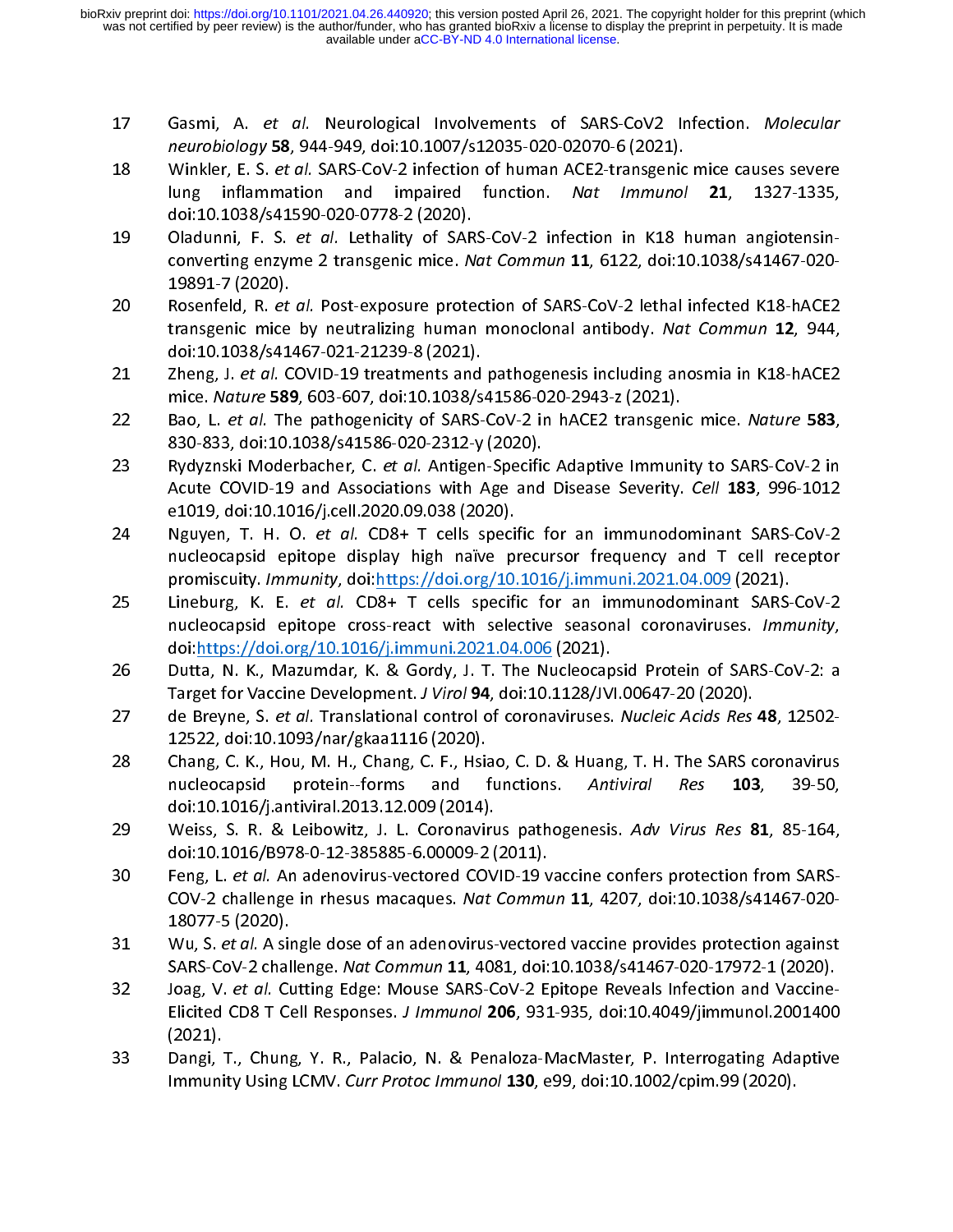$34$  Palacio, N. et al. Early type I II N blockade improves the efficacy of viral vaccines. J Exp<br>  $Med 217$ , doi:10.1084/jem.20191220 (2020). Med 217, doi:10.1084/jem.20191220 (2020).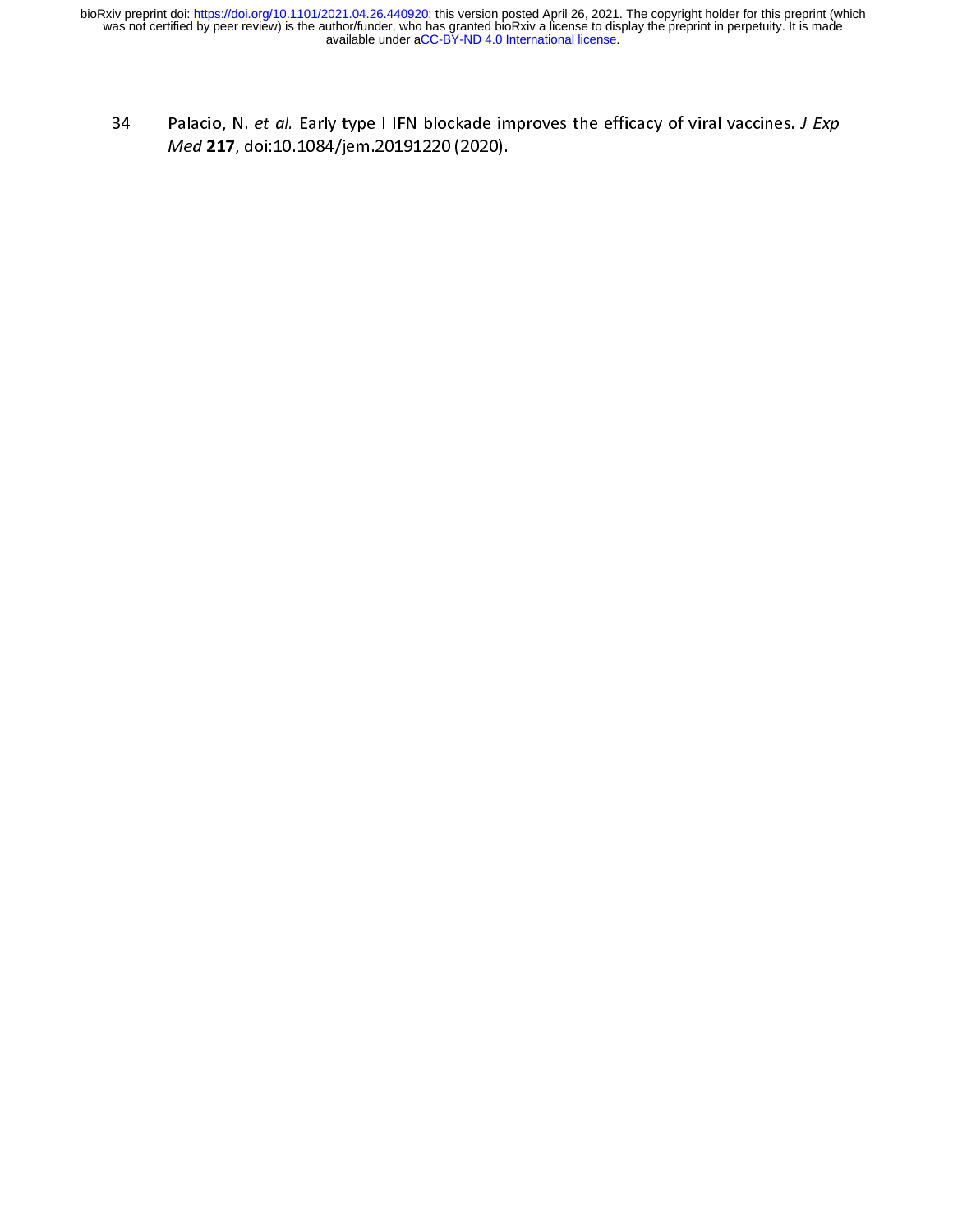